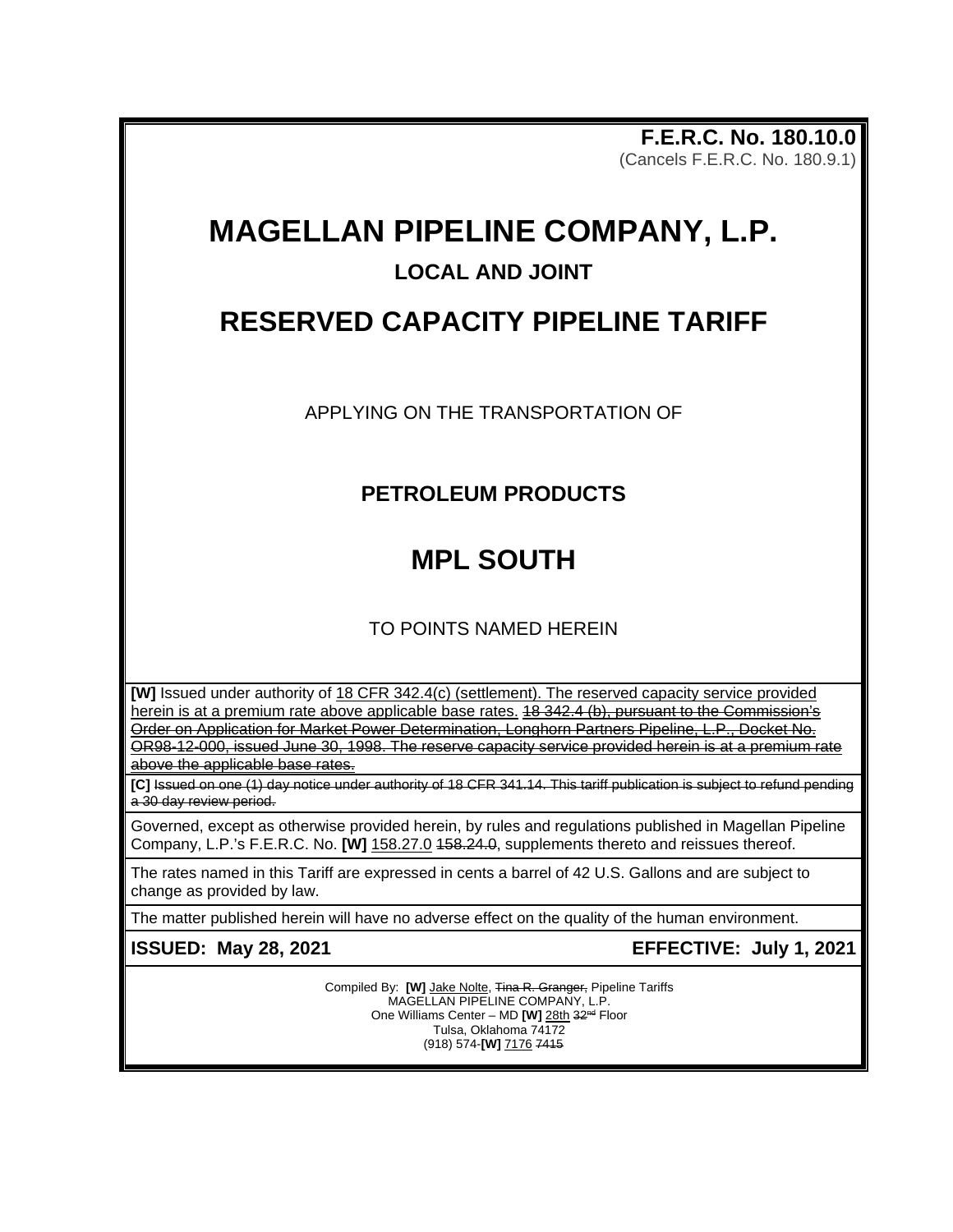| <b>RESERVED CAPACITY PROGRAM</b> |                                                                                                                                                                                                                                                                                                                                                                                                                                                                                                                                                                                                                                                                                                                                                                                                                                                                                                                                                                                                                                                                                                                                                                        |  |  |  |  |  |  |  |
|----------------------------------|------------------------------------------------------------------------------------------------------------------------------------------------------------------------------------------------------------------------------------------------------------------------------------------------------------------------------------------------------------------------------------------------------------------------------------------------------------------------------------------------------------------------------------------------------------------------------------------------------------------------------------------------------------------------------------------------------------------------------------------------------------------------------------------------------------------------------------------------------------------------------------------------------------------------------------------------------------------------------------------------------------------------------------------------------------------------------------------------------------------------------------------------------------------------|--|--|--|--|--|--|--|
| <b>ITEM</b><br>NO.               | From: Galena Park, TX and/or East Houston, TX, Pasadena, TX, Port Arthur, TX, Texas City, TX<br>To: El Paso, TX-MPL 2; El Paso, TX-Offline (Western) 2; El Paso, TX-Frontera Juarez PL; El Paso,                                                                                                                                                                                                                                                                                                                                                                                                                                                                                                                                                                                                                                                                                                                                                                                                                                                                                                                                                                       |  |  |  |  |  |  |  |
|                                  | TX-SFPP, LP (Kinder Morgan PL)                                                                                                                                                                                                                                                                                                                                                                                                                                                                                                                                                                                                                                                                                                                                                                                                                                                                                                                                                                                                                                                                                                                                         |  |  |  |  |  |  |  |
|                                  | 1.<br><b>Definitions</b><br>"Base Rate" means the non-incentive rate charged by MPL for transportation of Products from the<br>Origins to the El Paso destinations.<br>"Carrier" or "MPL" means Magellan Pipeline Company, L.P.                                                                                                                                                                                                                                                                                                                                                                                                                                                                                                                                                                                                                                                                                                                                                                                                                                                                                                                                        |  |  |  |  |  |  |  |
|                                  | "Final Monthly Reserved Capacity" shall equal the Term Shipper's actual monthly nomination, to a<br>maximum level of 150% of the Nominal Monthly Reserved Capacity.                                                                                                                                                                                                                                                                                                                                                                                                                                                                                                                                                                                                                                                                                                                                                                                                                                                                                                                                                                                                    |  |  |  |  |  |  |  |
|                                  | "Final Monthly Volume Commitment" shall equal the greater of the Final Monthly Reserved Capacity<br>and the Nominal Monthly Reserved Capacity".                                                                                                                                                                                                                                                                                                                                                                                                                                                                                                                                                                                                                                                                                                                                                                                                                                                                                                                                                                                                                        |  |  |  |  |  |  |  |
| 100                              | "Force Majeure" means any cause, event or circumstance of whatever nature which is not within<br>the reasonable control of the party claiming to be adversely affected thereby including, but not<br>limited to, acts of God or public enemy, the elements, fire, accident, explosions, freezing,<br>breakdowns, strikes, other industrial, civil or public disturbance, inability to obtain permits or labor,<br>or any laws, rules, regulations, acts, prohibition or restraints of any government or governmental<br>body or authority, civil or military. The term "Force Majeure" shall not include or excuse any of the<br>following: (a) Reductions in volumes of product transported for Shipper due to pipeline allocations;<br>(b) Shipper's decision to cease, or materially reduce or change its operations in the market area<br>served by the Carrier's system; (c) financial condition or the obligation to pay money that has<br>become due; or (d) notwithstanding anything to the contrary contained herein, changes in rules,<br>regulations or laws by any federal, state or local governmental agency or regulatory body of the<br>United States. |  |  |  |  |  |  |  |
|                                  | "Nominal Monthly Reserved Capacity" shall equal the applicable Daily Average Reserved Capacity<br>chosen by Term Shipper from paragraph 3, multiplied by the number of calendar days in the<br>applicable month.                                                                                                                                                                                                                                                                                                                                                                                                                                                                                                                                                                                                                                                                                                                                                                                                                                                                                                                                                       |  |  |  |  |  |  |  |
|                                  | "Term Shipper": Any Shipper and/or inventory owner who signs a prior written commitment during<br>the Open Season Period referenced in paragraph 3 of this Item.                                                                                                                                                                                                                                                                                                                                                                                                                                                                                                                                                                                                                                                                                                                                                                                                                                                                                                                                                                                                       |  |  |  |  |  |  |  |
|                                  | <b>Origin and Destination</b><br>2.<br>Rates set forth in this Item apply to shipments of Petroleum Products from Origins defined as Galena<br>Park, TX and/or East Houston, TX Pasadena, TX, Port Arthur, TX, or Texas City, TX to any of the<br>destinations defined as El Paso, TX-MPL 2; El Paso, TX-Offline (Western) 2; El Paso, TX-Frontera<br>Juarez PL; El Paso, TX - SFPP, LP (Kinder Morgan PL).                                                                                                                                                                                                                                                                                                                                                                                                                                                                                                                                                                                                                                                                                                                                                            |  |  |  |  |  |  |  |
|                                  | <b>Throughput Commitment</b><br>3.<br>Any Shipper desiring to participate in the Reserved Capacity Program, as set forth herein, must have<br>entered into a prior written commitment with Carrier during the Open Season Period which ended in<br>December of 2011.                                                                                                                                                                                                                                                                                                                                                                                                                                                                                                                                                                                                                                                                                                                                                                                                                                                                                                   |  |  |  |  |  |  |  |
|                                  | Upon entering into the prior written commitment by both the Carrier and Shipper, Shipper<br>will be categorized as a Term Shipper for this program set forth herein.                                                                                                                                                                                                                                                                                                                                                                                                                                                                                                                                                                                                                                                                                                                                                                                                                                                                                                                                                                                                   |  |  |  |  |  |  |  |
|                                  | The commencement date of the Minimum Volume Commitment level selected by the Shipper<br>shall be the "Effective Date" of the prior written commitment between Carrier and Term<br>Shipper.                                                                                                                                                                                                                                                                                                                                                                                                                                                                                                                                                                                                                                                                                                                                                                                                                                                                                                                                                                             |  |  |  |  |  |  |  |
|                                  |                                                                                                                                                                                                                                                                                                                                                                                                                                                                                                                                                                                                                                                                                                                                                                                                                                                                                                                                                                                                                                                                                                                                                                        |  |  |  |  |  |  |  |

 $\overline{\phantom{a}}$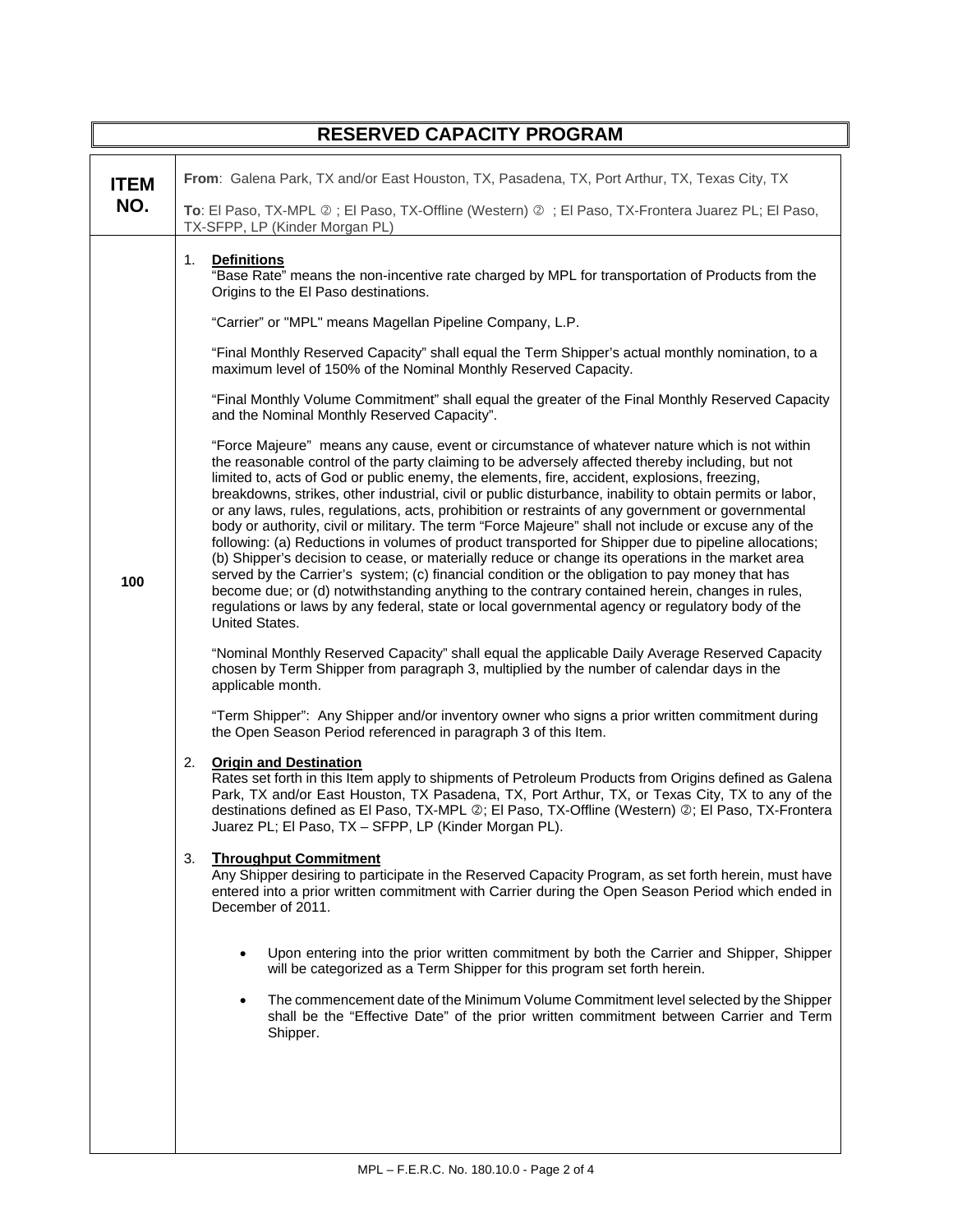|            | <b>RESERVED CAPACITY PROGRAM (continued)</b>                                                                                                                                                                                                                                                                                                                                                                                                                                                                                                                                                                                                                                                                                                                                                                                                                                                                                                                                                                                                                                                                                                                                                                                                                                                                                                                   |                                                                                                                                                                                                                                                                                                                                                                                                                                                           |        |                                                                                                                        |                                           |                |                        |                |  |  |  |
|------------|----------------------------------------------------------------------------------------------------------------------------------------------------------------------------------------------------------------------------------------------------------------------------------------------------------------------------------------------------------------------------------------------------------------------------------------------------------------------------------------------------------------------------------------------------------------------------------------------------------------------------------------------------------------------------------------------------------------------------------------------------------------------------------------------------------------------------------------------------------------------------------------------------------------------------------------------------------------------------------------------------------------------------------------------------------------------------------------------------------------------------------------------------------------------------------------------------------------------------------------------------------------------------------------------------------------------------------------------------------------|-----------------------------------------------------------------------------------------------------------------------------------------------------------------------------------------------------------------------------------------------------------------------------------------------------------------------------------------------------------------------------------------------------------------------------------------------------------|--------|------------------------------------------------------------------------------------------------------------------------|-------------------------------------------|----------------|------------------------|----------------|--|--|--|
|            | Shippers shall select one of the following Minimum Shipper Commitment Volume levels:                                                                                                                                                                                                                                                                                                                                                                                                                                                                                                                                                                                                                                                                                                                                                                                                                                                                                                                                                                                                                                                                                                                                                                                                                                                                           |                                                                                                                                                                                                                                                                                                                                                                                                                                                           |        |                                                                                                                        |                                           |                |                        |                |  |  |  |
|            |                                                                                                                                                                                                                                                                                                                                                                                                                                                                                                                                                                                                                                                                                                                                                                                                                                                                                                                                                                                                                                                                                                                                                                                                                                                                                                                                                                | Program                                                                                                                                                                                                                                                                                                                                                                                                                                                   |        | <b>Minimum Volume</b><br><b>Daily Average</b><br><b>Reserved Capacity</b><br><b>Commitment</b><br>(BPD)<br>(bbls/year) |                                           |                | <b>Term</b><br>(years) |                |  |  |  |
|            |                                                                                                                                                                                                                                                                                                                                                                                                                                                                                                                                                                                                                                                                                                                                                                                                                                                                                                                                                                                                                                                                                                                                                                                                                                                                                                                                                                | Level 1                                                                                                                                                                                                                                                                                                                                                                                                                                                   |        | 1.8 million barrels<br>5,000                                                                                           |                                           |                | 5                      |                |  |  |  |
|            |                                                                                                                                                                                                                                                                                                                                                                                                                                                                                                                                                                                                                                                                                                                                                                                                                                                                                                                                                                                                                                                                                                                                                                                                                                                                                                                                                                | Level 2                                                                                                                                                                                                                                                                                                                                                                                                                                                   |        |                                                                                                                        | 10,000<br>3.6 million barrels             |                | 8                      |                |  |  |  |
|            |                                                                                                                                                                                                                                                                                                                                                                                                                                                                                                                                                                                                                                                                                                                                                                                                                                                                                                                                                                                                                                                                                                                                                                                                                                                                                                                                                                | Level 3                                                                                                                                                                                                                                                                                                                                                                                                                                                   | 21,500 |                                                                                                                        | 7.8 million barrels                       |                | 11                     |                |  |  |  |
|            | 5.                                                                                                                                                                                                                                                                                                                                                                                                                                                                                                                                                                                                                                                                                                                                                                                                                                                                                                                                                                                                                                                                                                                                                                                                                                                                                                                                                             | 4.<br><b>Available Capacity</b><br>The maximum Daily Average Reserved Capacity for all Shippers shall be 35,000 barrels per day (the<br>"Pipeline Volume Available"). In the event the aggregate of all Shippers' requests for Reserved<br>Capacity during the [C] the first sixty days following the Effective Date of this Tariff exceeds the<br>Pipeline Volume Available under this Item, each Shipper's commitment volume will be prorated.<br>Rates |        |                                                                                                                        |                                           |                |                        |                |  |  |  |
|            |                                                                                                                                                                                                                                                                                                                                                                                                                                                                                                                                                                                                                                                                                                                                                                                                                                                                                                                                                                                                                                                                                                                                                                                                                                                                                                                                                                |                                                                                                                                                                                                                                                                                                                                                                                                                                                           |        |                                                                                                                        | [I] All rates in this table are Increased |                |                        |                |  |  |  |
|            |                                                                                                                                                                                                                                                                                                                                                                                                                                                                                                                                                                                                                                                                                                                                                                                                                                                                                                                                                                                                                                                                                                                                                                                                                                                                                                                                                                | TO                                                                                                                                                                                                                                                                                                                                                                                                                                                        |        |                                                                                                                        | <b>FROM</b>                               | <b>LEVEL 1</b> | <b>LEVEL 2</b>         | <b>LEVEL 3</b> |  |  |  |
| 100 Cont'd |                                                                                                                                                                                                                                                                                                                                                                                                                                                                                                                                                                                                                                                                                                                                                                                                                                                                                                                                                                                                                                                                                                                                                                                                                                                                                                                                                                | El Paso, TX (MPL) 2<br>El Paso, TX-SFPP                                                                                                                                                                                                                                                                                                                                                                                                                   |        | Houston, TX                                                                                                            | Galena Park, TX and/or East               | 559.68         | 497.25                 | 435.83         |  |  |  |
|            |                                                                                                                                                                                                                                                                                                                                                                                                                                                                                                                                                                                                                                                                                                                                                                                                                                                                                                                                                                                                                                                                                                                                                                                                                                                                                                                                                                | (Kinder Morgan)<br>El Paso, TX-Frontera -                                                                                                                                                                                                                                                                                                                                                                                                                 |        | Pasadena, TX Note 1                                                                                                    |                                           | 592.37         | 529.96                 | 464.60         |  |  |  |
|            |                                                                                                                                                                                                                                                                                                                                                                                                                                                                                                                                                                                                                                                                                                                                                                                                                                                                                                                                                                                                                                                                                                                                                                                                                                                                                                                                                                | Juarez:                                                                                                                                                                                                                                                                                                                                                                                                                                                   |        | Port Arthur, TX Note 1                                                                                                 |                                           | 645.62         | 583.21                 | 515.73         |  |  |  |
|            |                                                                                                                                                                                                                                                                                                                                                                                                                                                                                                                                                                                                                                                                                                                                                                                                                                                                                                                                                                                                                                                                                                                                                                                                                                                                                                                                                                | El Paso, TX-offline<br>(Western) 2                                                                                                                                                                                                                                                                                                                                                                                                                        |        | Texas City, TX Note 1                                                                                                  |                                           | 630.35         | 567.93                 | 494.89         |  |  |  |
|            | Escalation of the tariff rates in this Section 5 will be maintained at a premium rate above the Base rate.<br>Level 3 commitment rate shall be equal to the sum of the Base Rate plus one cent (\$0.01) per barrel.<br><b>Nominations and Proration</b><br>6.<br>A Term Shipper must submit its monthly nomination in accordance with the provisions of Item 45 of<br>MPL's F.E.R.C. No. [W] 158.27.0 458.24.0, supplements thereto and reissues thereof.<br>This.<br>nomination will establish the Final Monthly Reserved Capacity.<br>Term Shipper's volume commitment for that month will equal the Final Monthly Volume Commitment.<br>The Final Monthly Reserved Capacity shall not be subject to prorationing except in the event Carrier<br>is rendered unable to transport said nomination because of an event of Force Majeure. If a Shipper's<br>nomination exceeds 150% of its Nominal Monthly Reserved Capacity, then the portion of volume in<br>excess of the 150% will be deemed to have been nominated as a "Spot Shipper" under the provisions<br>of MPL's F.E.R.C. No. [W] 158.27.0 458.24.0, supplements thereto and reissues thereof, and will be<br>subject to proration as stated in Item 50 of that tariff. Additionally, the volume in excess of 150% of<br>the Nominal Monthly Reserved Capacity will be shipped under the Base Rate. |                                                                                                                                                                                                                                                                                                                                                                                                                                                           |        |                                                                                                                        |                                           |                |                        |                |  |  |  |
|            | 7.                                                                                                                                                                                                                                                                                                                                                                                                                                                                                                                                                                                                                                                                                                                                                                                                                                                                                                                                                                                                                                                                                                                                                                                                                                                                                                                                                             | Carrier will invoice the Term Shipper at the rates set out in Paragraph 5 of this item, at the time of<br>shipment.                                                                                                                                                                                                                                                                                                                                       |        |                                                                                                                        |                                           |                |                        |                |  |  |  |
|            | 8.                                                                                                                                                                                                                                                                                                                                                                                                                                                                                                                                                                                                                                                                                                                                                                                                                                                                                                                                                                                                                                                                                                                                                                                                                                                                                                                                                             | In addition to the terms and conditions contained in this item, all applicable charges, rules and<br>regulations in MPL's F.E.R.C. No. [W] 158.27.0 458.24.0, and/or [W] Texas R.C.T. No. [W] 49.18.0<br>49.12.0 supplements thereto and reissues thereof, shall apply.                                                                                                                                                                                   |        |                                                                                                                        |                                           |                |                        |                |  |  |  |